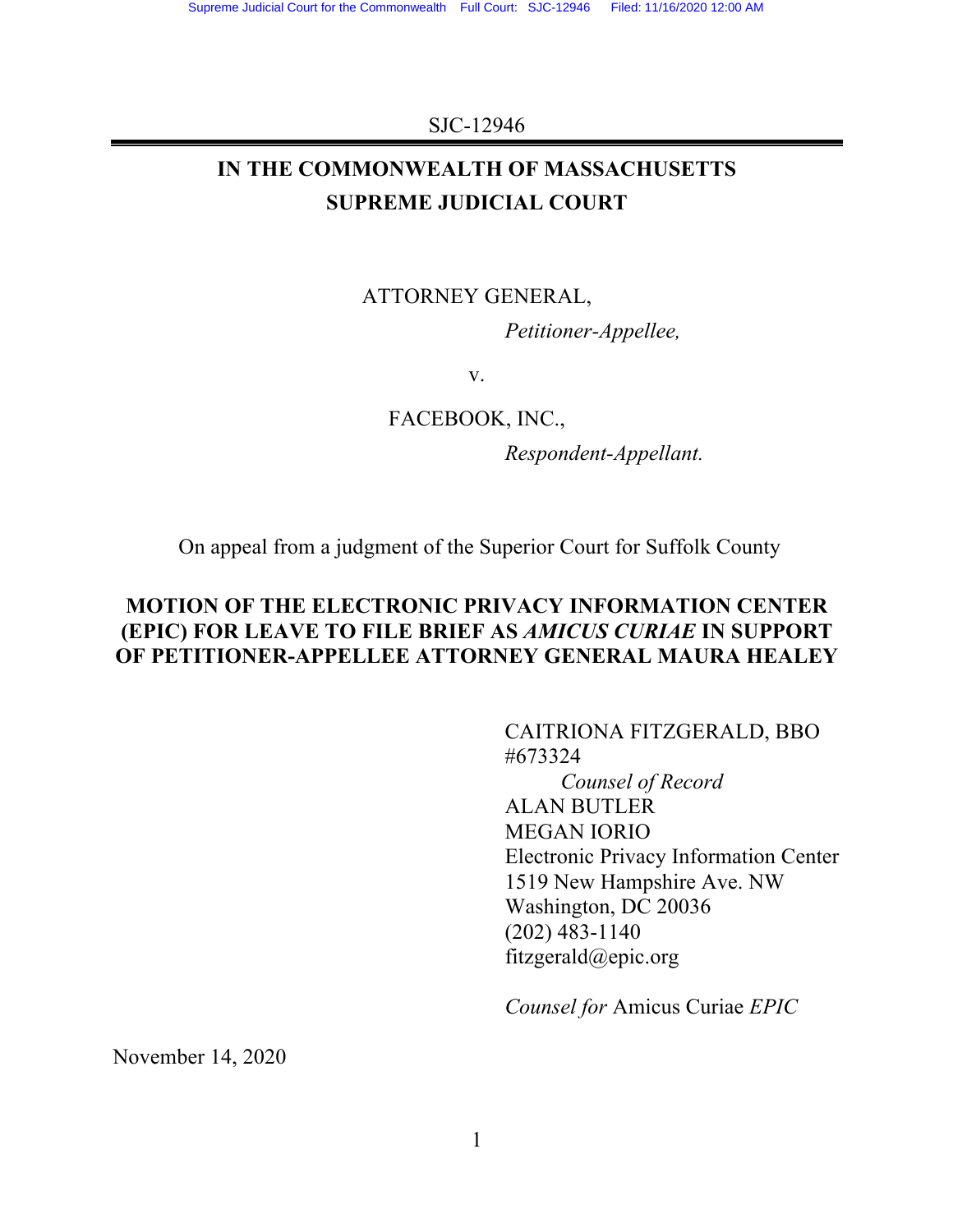## **CORPORATE DISCLOSURE STATEMENT**

Pursuant to Rule 17(c)(1) and Supreme Judicial Court Rule 1:21, *amicus curiae* Electronic Privacy Information Center ("EPIC") states that it is a District of Columbia corporation with no parent corporation or publicly held company with a 10 percent or greater ownership interest. EPIC is a non-profit, non-partisan corporation, organized under section 501(c)(3) of the Internal Revenue Code.

Dated: November 14, 2020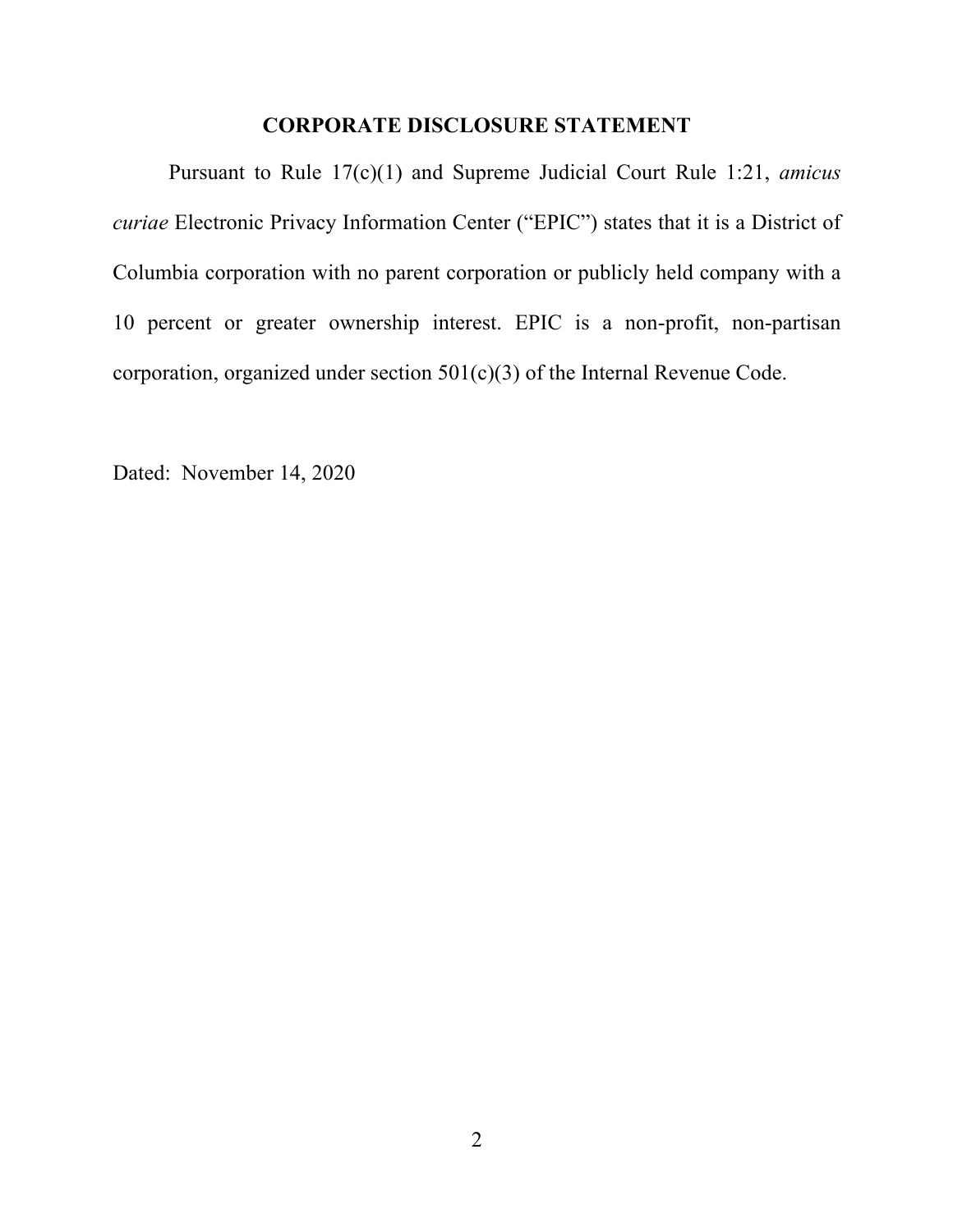Pursuant to Massachusetts Rule of Appellate Procedure 17(a), the Electronic Privacy Information Center (EPIC) respectfully requests leave to file the accompanying *amicus curiae* brief in support of Petitioner-Appellee Attorney General Maura Healey. Due to the unforeseen unavailability of counsel on November 13, 2020, EPIC respectfully moves the Court for leave to file this amicus brief 20 days before oral argument.

EPIC is a public interest research center in Washington, D.C. established in 1994 to focus public attention on emerging civil liberties issues, to promote government transparency, and to protect privacy, the First Amendment, and other constitutional values. EPIC regularly participates as *amicus* in federal and state courts in cases concerning consumer privacy. EPIC also advocates for government oversight and regulation of corporate data practices in an increasingly data-driven society.

EPIC has a long sought to hold Facebook accountable for its harmful data practices. In 2009 and 2010, EPIC filed complaints at the FTC arguing that Facebook's policies regarding third-party developers were misleading and deceptive. EPIC et al. FTC Complaint, *In re Facebook* (Dec. 17, 2009); <sup>1</sup> EPIC Supplemental Complaint, *In re Facebook* (Jan. 14, 2010).<sup>2</sup> After the FTC took

<sup>&</sup>lt;sup>1</sup> https://www.epic.org/privacy/inrefacebook/EPIC-FacebookComplaint.pdf.<br><sup>2</sup> http://www.epic.org/privacy/inrefacebook/EPIC-FacebookComplaint.pdf.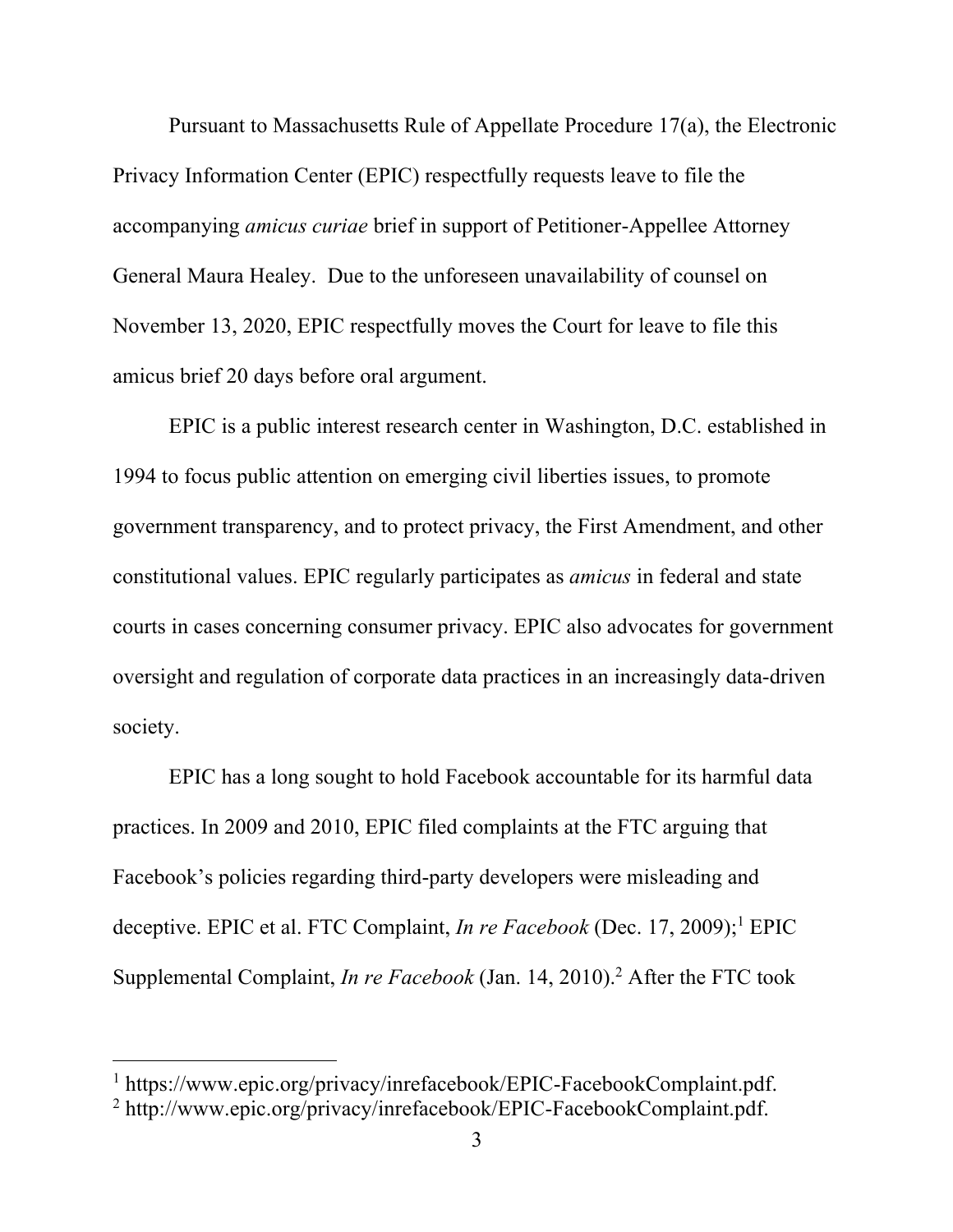enforcement action, EPIC urged the agency to strengthen its proposed Consent Order, EPIC Comments, *In re Facebook*, FTC File No. 0923184 (Dec. 27, 2011), 3 and separately asked the Commission to assess whether certain Facebook features violated the Order. Letter from EPIC to Jon Leibowitz, Chairman, FTC (Dec. 27,  $2011$ ).<sup>4</sup>

Since 2012, EPIC has filed several detailed complaints with the FTC alleging violations of the Order. *See, e.g.*, Complaint, *In re Facebook, Inc.* (July 3, 2014);<sup>5</sup> Complaint, *In re WhatsApp, Inc.* (Mar. 6, 2014);<sup>6</sup> Complaint, *In re WhatsApp, Inc.* (Aug. 29, 2016);<sup>7</sup> Complaint, *In re Facebook, Inc. and Facial Recognition* (Apr. 6, 2018). <sup>8</sup> EPIC urged the FTC to investigate the unprecedented disclosure of personal data uncovered in the Cambridge Analytica scandal as well. Letter from EPIC et al. to Maureen Ohlhausen, Acting Chairman, FTC, and Terrell McSweeney, Commissioner, FTC (Mar. 20, 2018).<sup>9</sup> EPIC also brought a Freedom of Information Act lawsuit against the FTC to obtain Facebook's privacy

<sup>3</sup> https://epic.org/privacy/facebook/Facebook-FTC-Settlement-Comments-FINAL.pdf.

<sup>&</sup>lt;sup>4</sup> https://epic.org/privacy/facebook/Facebook-Timeline-FTC-Ltr-FINAL.pdf.<br><sup>5</sup> https://epic.org/privacy/internet/ftc/facebook/psycho/Facebook-Study-

Complaint.pdf.

 $6$  https://epic.org/privacy/ftc/whatsapp/WhatsApp-Complaint.pdf.

<sup>7</sup> https://epic.org/privacy/ftc/whatsapp/EPIC-CDD-FTC-WhatsApp-Complaint-2016.pdf.

<sup>8</sup> https://epic.org/privacy/facebook/FTC-Facebook-FR-Complaint-04062018.pdf. <sup>9</sup> https://epic.org/privacy/facebook/EPIC-et-al-ltr-FTC-Cambridge-FB-03-20- 18.pdf.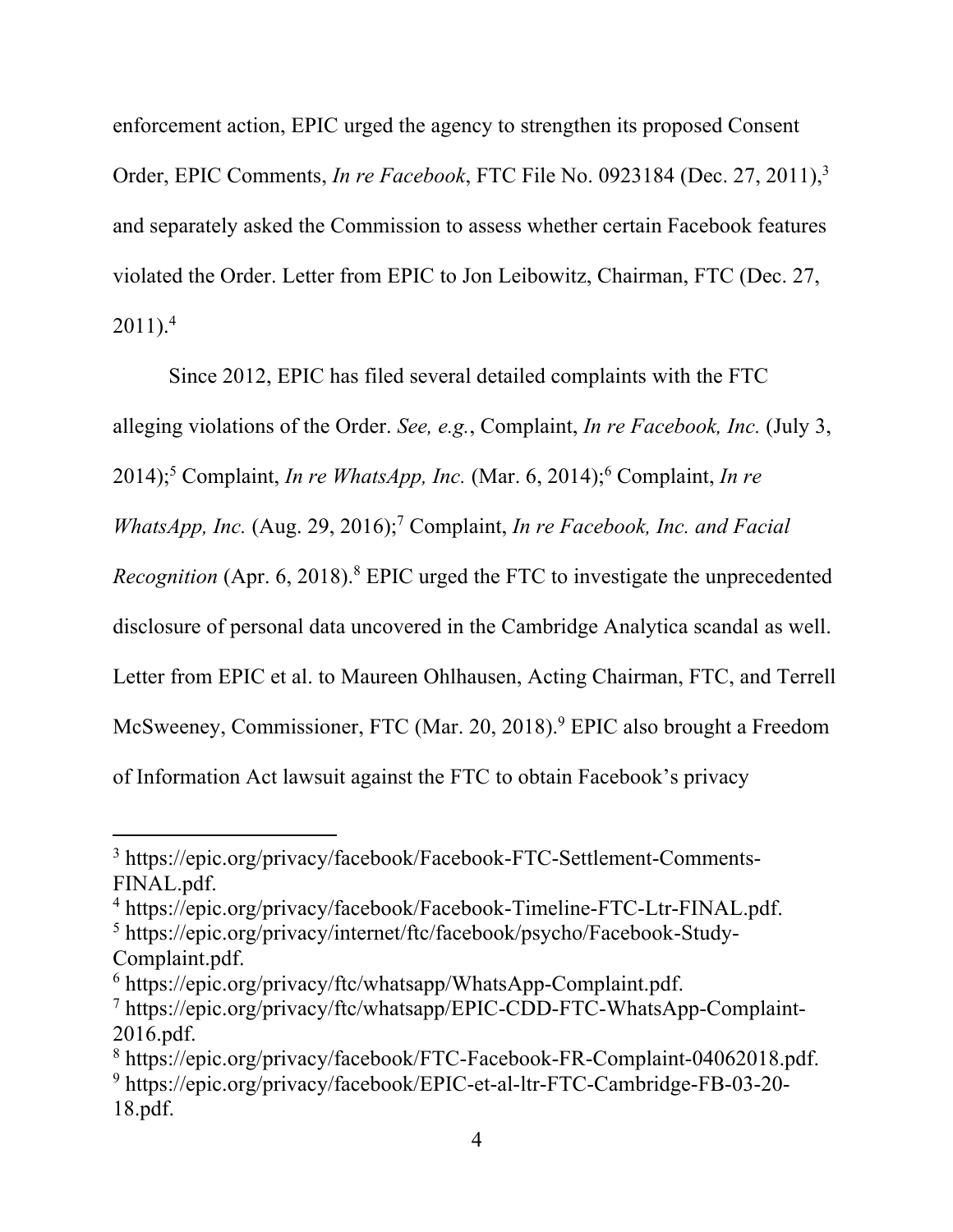assessments, reports, and related records required under the 2012 Order. Complaint for Injunctive Relief, *EPIC v. FTC*, No. 18-942 (D.D.C. filed Apr. 20, 2018).10 EPIC moved to intervene and filed an *amicus* brief in the FTC's 2019 settlement with Facebook, arguing that the settlement failed to protect users. Motion of EPIC to Intervene, *United States v. Facebook, Inc.*, No. 1:19-cv-02184 (D.D.C. July 25, 2019);11 Br. of *Amicus Curiae* EPIC, *United States v. Facebook, Inc.*, No. 1:19-cv-02184 (D.D.C. filed Dec. 10, 2019).<sup>12</sup>

The primary issue in this appeal concerns Facebook's ability to shield information about its harmful data practices from members of the public who suffer the consequences. The Attorney General's ability to access this information during her investigation directly impacts EPIC's ability to effectively advocate for consumer privacy. The Superior Court correctly rejected Facebook's attempt to withhold these materials from the Attorney General.

EPIC relies on the kind of information at issue in this case to inform and inspire its advocacy for consumer privacy protections. While Facebook has promised to inform the public of the findings of its investigation, the company has taken every opportunity—including the present litigation—to obscure information

<sup>10</sup> https://epic.org/foia/ftc/facebook/EPIC-v-FTC-Complaint.pdf.

<sup>11</sup> https://epic.org/privacy/facebook/EPIC-Motion-to-Intervene-FTC-Facebook-Settlement.pdf.

<sup>12</sup> https://epic.org/privacy/facebook/epic2019-challenge/US-v-Facebook-26-EPIC-Amicus-Brief.pdf.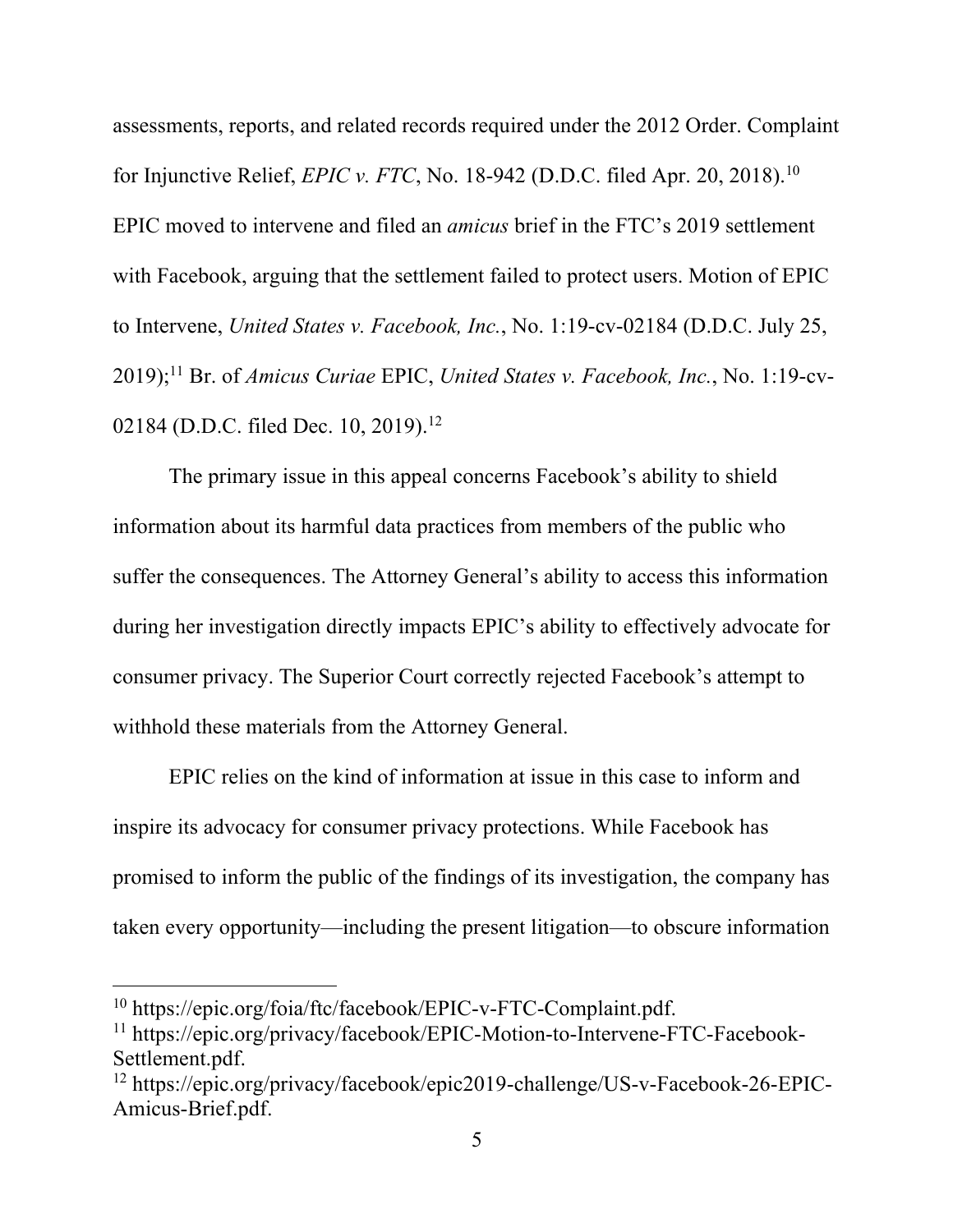related to third-party access to user data. Facebook refuses to provide this information both to the public and to government regulators. The Attorney General's investigation provides the public the sole means to obtain a full accounting of the events surrounding the Cambridge Analytica incident. The public cannot hold Facebook to account without this information.

EPIC's accompanying brief brings additional context to the case. The brief highlights Facebook's long history of promising privacy and transparency while delivering harm and secrecy. EPIC argues that this Court should not reward Facebook for ignoring its privacy obligations, and that the Court should accordingly affirm the Superior Court's decision.

Date: November 14, 2020 Respectfully submitted,

*/s/ Caitriona Fitzgerald*\_\_\_\_\_\_\_\_\_\_ Caitriona Fitzgerald *Counsel of Record* Alan Butler Megan Iorio Electronic Privacy Information Center 1519 New Hampshire Ave. NW Washington, DC 20036 (202) 483-1140